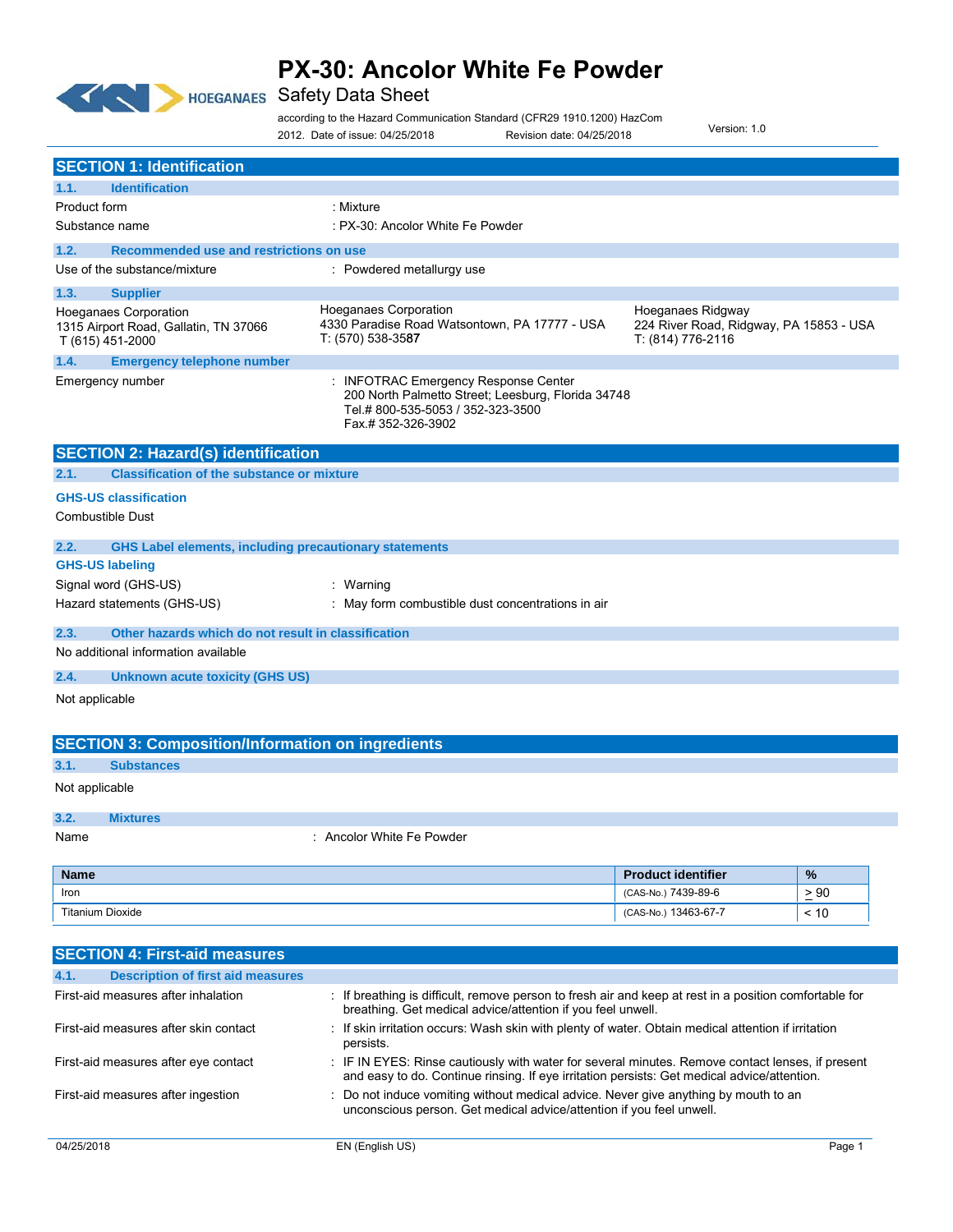Safety Data Sheet

according to the Hazard Communication Standard (CFR29 1910.1200) HazCom 2012.

| 4.2.<br>Most important symptoms and effects (acute and delayed) |                                                                                                                                                  |
|-----------------------------------------------------------------|--------------------------------------------------------------------------------------------------------------------------------------------------|
| Symptoms/effects after inhalation                               | : May cause respiratory tract irritation.                                                                                                        |
| Symptoms/effects after skin contact                             | : May cause skin irritation. Symptoms may include redness, drying, defatting and cracking of the skin.                                           |
| Symptoms/effects after eye contact                              | : May cause eye irritation. Symptoms may include discomfort or pain, excess blinking and tear<br>production, with possible redness and swelling. |
| Symptoms/effects after ingestion                                | : May be harmful if swallowed. May cause gastrointestinal irritation, nausea, vomiting and diarrhea.                                             |

**4.3. Immediate medical attention and special treatment, if necessary**

Symptoms may be delayed. In case of accident or if you feel unwell, seek medical advice immediately (show the label where possible).

| <b>SECTION 5: Fire-fighting measures</b> |                                                                |                                                                                                                        |
|------------------------------------------|----------------------------------------------------------------|------------------------------------------------------------------------------------------------------------------------|
| 5.1.                                     | Suitable (and unsuitable) extinguishing media                  |                                                                                                                        |
|                                          | Suitable extinguishing media                                   | : Use extinguishing media appropriate for surrounding fire.                                                            |
|                                          | Unsuitable extinguishing media                                 | : Do not use a water jet since it may cause the fire to spread.                                                        |
| 5.2.                                     | Specific hazards arising from the chemical                     |                                                                                                                        |
| Fire hazard                              |                                                                | : Combustible dust. Products of combustion may include, and are not limited to: oxides of<br>carbon.                   |
| <b>Explosion hazard</b>                  |                                                                | : Airborne dust in sufficient concentrations when confined and exposed to a sufficient ignition<br>source can explode. |
| Reactivity                               |                                                                | : No dangerous reactions known under normal conditions of use.                                                         |
| 5.3.                                     | Special protective equipment and precautions for fire-fighters |                                                                                                                        |
|                                          | Protection during firefighting                                 | : Keep upwind of fire. Wear full fire fighting turn-out gear (full Bunker gear) and respiratory<br>protection (SCBA).  |

| <b>SECTION 6: Accidental release measures</b> |                                                                     |                                                                                                                                                                                                                                                                                                                                                                                                                                                             |  |
|-----------------------------------------------|---------------------------------------------------------------------|-------------------------------------------------------------------------------------------------------------------------------------------------------------------------------------------------------------------------------------------------------------------------------------------------------------------------------------------------------------------------------------------------------------------------------------------------------------|--|
| 6.1.                                          | Personal precautions, protective equipment and emergency procedures |                                                                                                                                                                                                                                                                                                                                                                                                                                                             |  |
|                                               | General measures                                                    | : Use personal protection recommended in Section 8. Isolate the hazard area and deny entry to<br>unnecessary and unprotected personnel. Dust deposits should not be allowed to accumulate<br>on surfaces, as these may form an explosive mixture if they are released into the<br>atmosphere in sufficient concentration. Avoid dispersal of dust in the air (i.e., clearing dust<br>surfaces with compressed air). Consider the use of non-sparking tools. |  |
| 6.1.1.                                        | For non-emergency personnel                                         |                                                                                                                                                                                                                                                                                                                                                                                                                                                             |  |
|                                               | No additional information available                                 |                                                                                                                                                                                                                                                                                                                                                                                                                                                             |  |
| 6.1.2.                                        | For emergency responders                                            |                                                                                                                                                                                                                                                                                                                                                                                                                                                             |  |
|                                               | No additional information available                                 |                                                                                                                                                                                                                                                                                                                                                                                                                                                             |  |
| 6.2.                                          | <b>Environmental precautions</b>                                    |                                                                                                                                                                                                                                                                                                                                                                                                                                                             |  |
|                                               | Prevent entry to sewers and public waters.                          |                                                                                                                                                                                                                                                                                                                                                                                                                                                             |  |
| 6.3.                                          | Methods and material for containment and cleaning up                |                                                                                                                                                                                                                                                                                                                                                                                                                                                             |  |
| For containment                               |                                                                     | : Contain spill, then place in a suitable container. Minimize dust generation. Do not flush to sewer<br>or allow to enter waterways. Use appropriate Personal Protective Equipment (PPE).                                                                                                                                                                                                                                                                   |  |
|                                               | Methods for cleaning up                                             | : Vacuum or sweep material and place in a disposal container. Provide ventilation.                                                                                                                                                                                                                                                                                                                                                                          |  |
| 6.4.                                          | <b>Reference to other sections</b>                                  |                                                                                                                                                                                                                                                                                                                                                                                                                                                             |  |

For further information refer to section 8: "Exposure controls/personal protection"

|      | <b>SECTION 7: Handling and storage</b> |                                                                                                                                                                                                                                                                                                                                                                                                                                                                                                                                                                                 |
|------|----------------------------------------|---------------------------------------------------------------------------------------------------------------------------------------------------------------------------------------------------------------------------------------------------------------------------------------------------------------------------------------------------------------------------------------------------------------------------------------------------------------------------------------------------------------------------------------------------------------------------------|
| 7.1. | <b>Precautions for safe handling</b>   |                                                                                                                                                                                                                                                                                                                                                                                                                                                                                                                                                                                 |
|      | Precautions for safe handling          | : Keep away from heat, hot surfaces, sparks, open flames and other ignition sources. No<br>smoking. Avoid contact with skin and eyes. Avoid generating and breathing dust. Do not<br>swallow. Handle and open container with care. When using do not eat, drink or smoke. Good<br>house keeping is important to prevent accumulation of dust. The use of compressed air for<br>cleaning clothing, equipment, etc, is not recommended. Use only in well ventilated areas.<br>Handling this product may result in electrostatic accumulation. Use proper grounding<br>procedures. |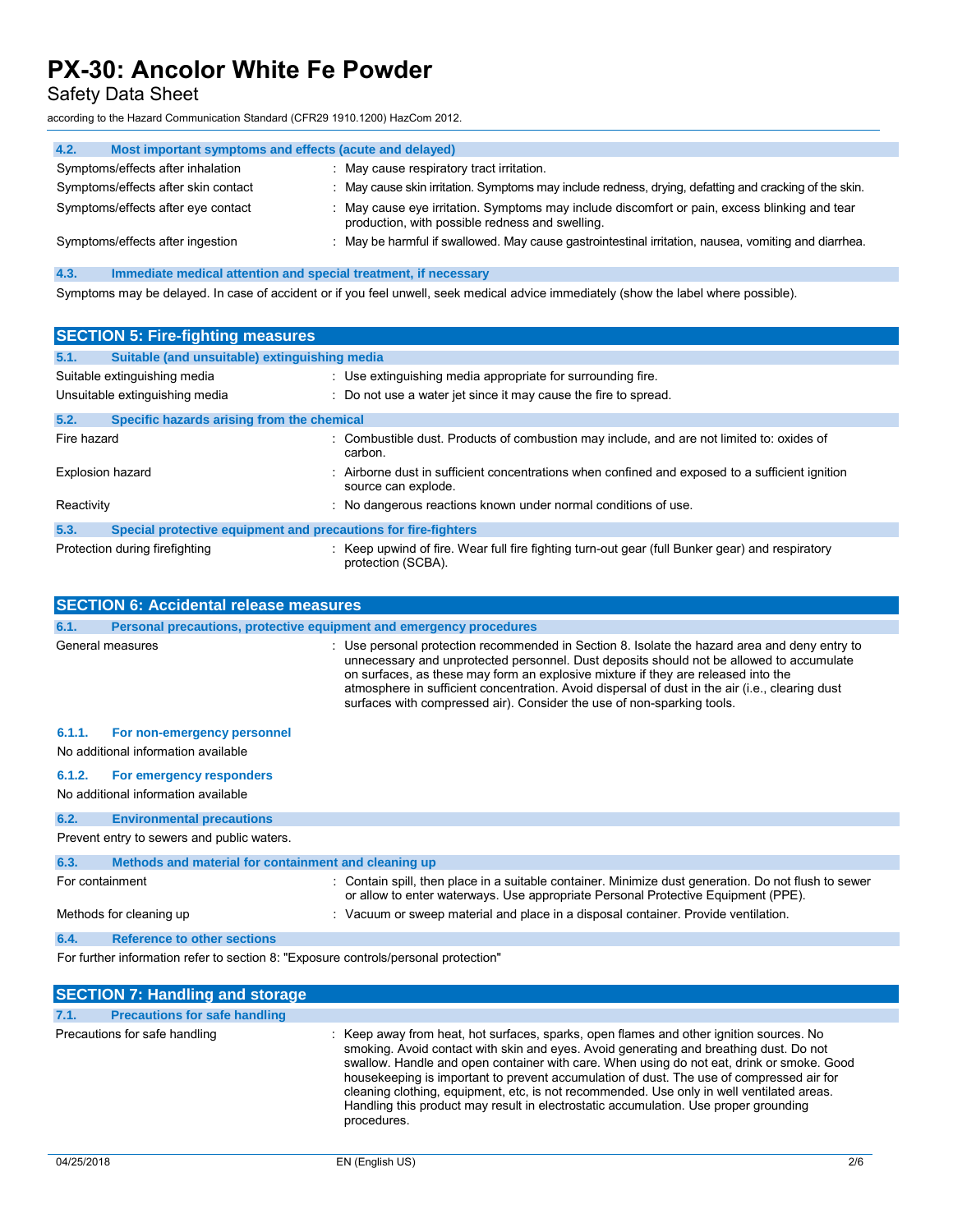Safety Data Sheet

according to the Hazard Communication Standard (CFR29 1910.1200) HazCom 2012.

| Hygiene measures                                                     | : Wash contaminated clothing before reuse. Wash hands, forearms and face thoroughly after<br>handling.                                                                                                                                                |
|----------------------------------------------------------------------|-------------------------------------------------------------------------------------------------------------------------------------------------------------------------------------------------------------------------------------------------------|
| Conditions for safe storage, including any incompatibilities<br>7.2. |                                                                                                                                                                                                                                                       |
| Storage conditions                                                   | Keep away from sources of ignition. Keep out of the reach of children. Keep container tightly<br>closed. Store in dust-tight, dry, labelled containers. Avoid any dust buildup by frequent cleaning<br>and suitable construction of the storage area. |

### **SECTION 8: Exposure controls/personal protection**

### **8.1. Control parameters**

| Iron (7439-89-6)              |                                     |                        |  |
|-------------------------------|-------------------------------------|------------------------|--|
| Not applicable                |                                     |                        |  |
|                               |                                     |                        |  |
| Titanium Dioxide (13463-67-7) |                                     |                        |  |
| <b>ACGIH</b>                  | ACGIH TWA (mg/m <sup>3</sup> )      | $10 \text{ mg/m}^3$    |  |
| <b>OSHA</b>                   | OSHA PEL (TWA) (mg/m <sup>3</sup> ) | $15 \text{ mg/m}^3$    |  |
| <b>IDLH</b>                   | US IDLH $(mq/m3)$                   | 5000 mg/m <sup>3</sup> |  |

### **8.2. Appropriate engineering controls**

Appropriate engineering controls : Ensure good ventilation of the work station. It is recommended that all dust control equipment such as local exhaust ventilation and material transport systems involved in handling of this product contain explosion relief vents or an explosion suppression system or an oxygen-deficient environment. Ensure that dust-handling systems (such as exhaust ducts, dust collectors, vessels, and processing equipment) are designed in a manner to prevent the escape of dust into the work area (i.e, there is not leakage from the equipment) and are properly grounded. Use only appropriately classified electrical equipment and powered industrial trucks. Environmental exposure controls : Avoid release to the environment. Maintain levels below Local environmental protection thresholds.

### **8.3. Individual protection measures/Personal protective equipment**

#### **Hand protection:**

Wear suitable gloves

#### **Eye protection:**

Safety glasses or goggles are recommended when using product.

#### **Skin and body protection:**

Wear suitable protective clothing

#### **Respiratory protection:**

In case of insufficient ventilation, wear suitable respiratory equipment. Respirator selection must be based on known or anticipated exposure levels, the hazards of the product and the safe working limits of the selected respirator.

### **Other information:**

Do not eat, drink or smoke when using this product. Always wash hands after handling the product. Handle in accordance with good industrial hygiene and safety procedures.

| <b>SECTION 9: Physical and chemical properties</b>            |                   |  |  |
|---------------------------------------------------------------|-------------------|--|--|
| 9.1.<br>Information on basic physical and chemical properties |                   |  |  |
| Physical state                                                | : Solid           |  |  |
| Appearance                                                    | : Granular powder |  |  |
| Color                                                         | : White           |  |  |
| Odor                                                          | : Odorless        |  |  |
| Odor threshold                                                | : Not applicable  |  |  |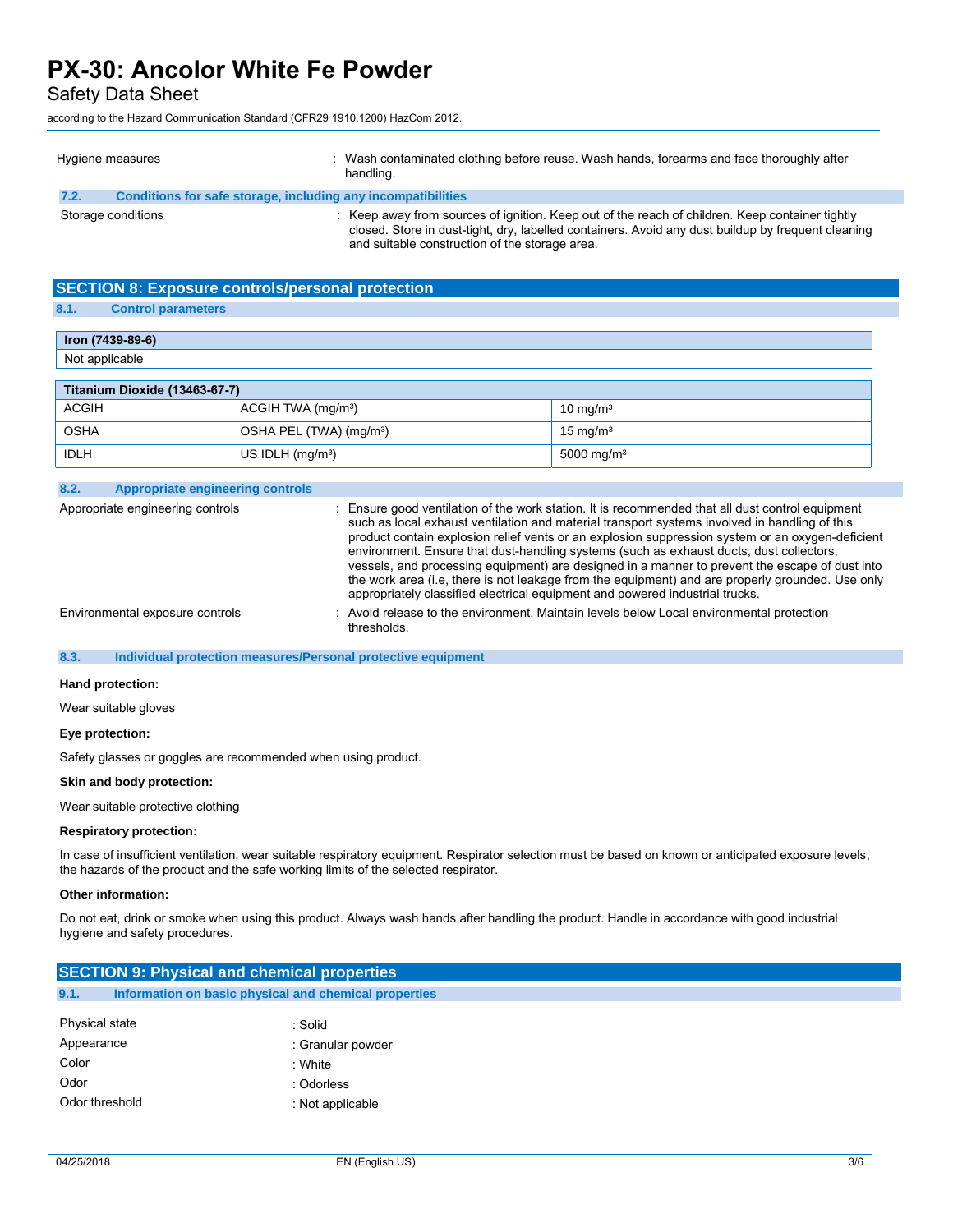Safety Data Sheet

according to the Hazard Communication Standard (CFR29 1910.1200) HazCom 2012.

| рH                                          | Not applicable      |
|---------------------------------------------|---------------------|
| Melting point                               | 2798 °F (1536 °C)   |
| Freezing point                              | No data available   |
| Boiling point                               | Not applicable      |
| Flash point                                 | Not applicable      |
| Relative evaporation rate (butyl acetate=1) | : Not applicable    |
| Flammability (solid, gas)                   | Not flammable       |
| Vapor pressure                              | : Not applicable    |
| Relative vapor density at 20 °C             | : Not applicable    |
| Density                                     | : $7.36$ g/cm3      |
| Solubility                                  | Insoluble           |
| Partition coefficient n-octanol/water       | : Not applicable    |
| Auto-ignition temperature                   | : Not classified    |
| Decomposition temperature                   | : No data available |
| Viscosity, kinematic                        | : No data available |
| Viscosity, dynamic                          | : No data available |
| <b>Explosion limits</b>                     | No data available   |
| Explosive properties                        | No data available   |
| Oxidizing properties                        | Not oxidizing       |

## **9.2. Other information**

No additional information available

|       | <b>SECTION 10: Stability and reactivity</b>                                      |  |  |
|-------|----------------------------------------------------------------------------------|--|--|
| 10.1. | <b>Reactivity</b>                                                                |  |  |
|       | No dangerous reactions known under normal conditions of use.                     |  |  |
| 10.2. | <b>Chemical stability</b>                                                        |  |  |
|       | Stable under normal conditions. May form combustible dust concentrations in air. |  |  |
| 10.3. | <b>Possibility of hazardous reactions</b>                                        |  |  |
|       | No dangerous reactions known under normal conditions of use.                     |  |  |
| 10.4. | <b>Conditions to avoid</b>                                                       |  |  |
|       | Heat. Incompatible materials. Avoid dust formation.                              |  |  |
| 10.5. | <b>Incompatible materials</b>                                                    |  |  |
|       | Strong oxidizing agents.                                                         |  |  |
| 10.6. | <b>Hazardous decomposition products</b>                                          |  |  |
|       | May include, and are not limited to: oxides of carbon.                           |  |  |

|                | <b>SECTION 11: Toxicological information</b> |                         |  |
|----------------|----------------------------------------------|-------------------------|--|
| 11.1.          | Information on toxicological effects         |                         |  |
| Acute toxicity |                                              | : Not classified        |  |
|                | Iron (7439-89-6)                             |                         |  |
| LD50 oral rat  |                                              | 30000 mg/kg             |  |
|                | ATE US (oral)                                | 30000 mg/kg body weight |  |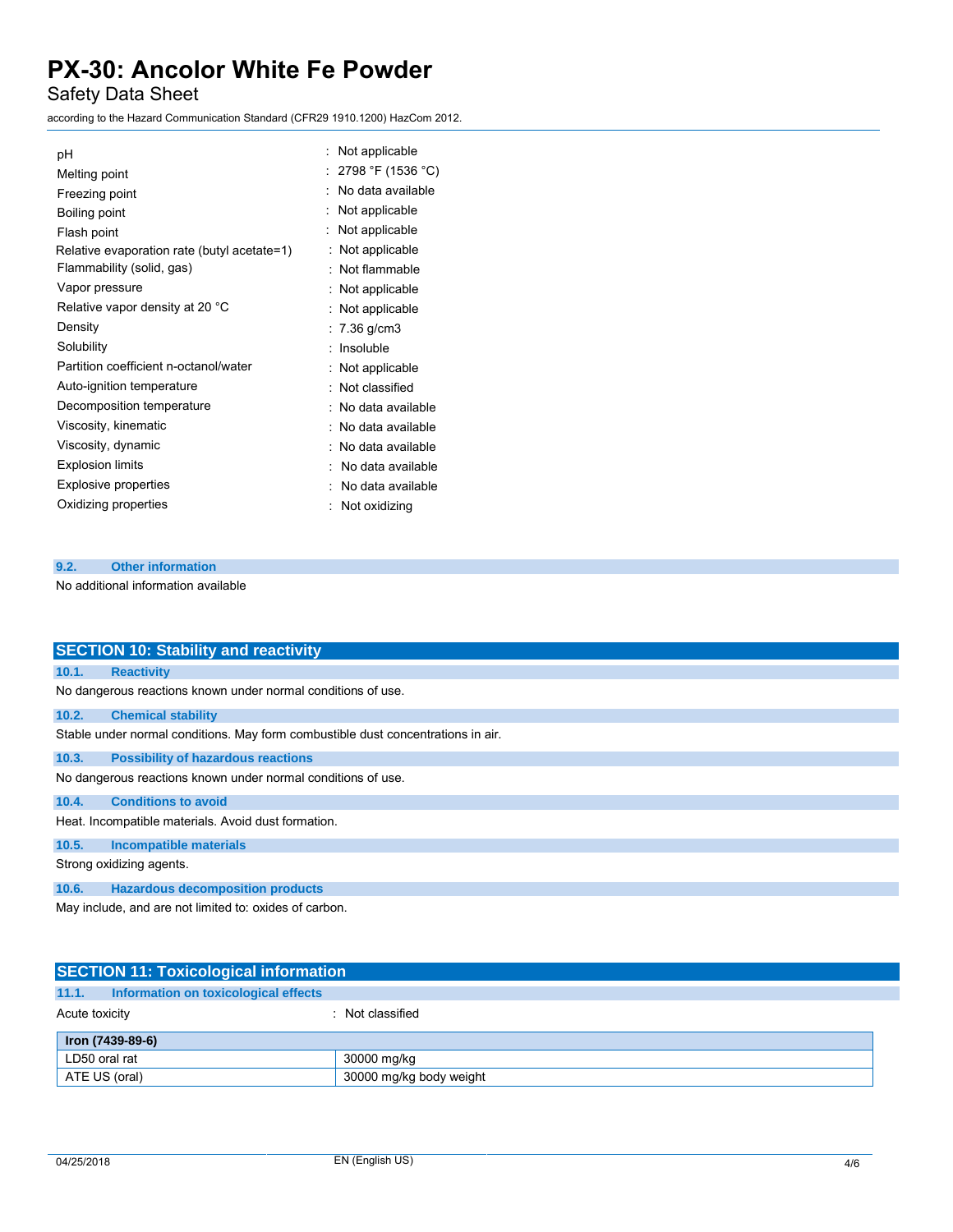Safety Data Sheet

according to the Hazard Communication Standard (CFR29 1910.1200) HazCom 2012.

| Titanium Dioxide (13463-67-7)                         |                                                                                                      |  |  |  |
|-------------------------------------------------------|------------------------------------------------------------------------------------------------------|--|--|--|
| LD50 oral rat                                         | $> 5,000$ mg/kg                                                                                      |  |  |  |
| LD50 dermal rat                                       | $> 5,000$ mg/kg                                                                                      |  |  |  |
| LC50 inhalation rat                                   | $> 6.8$ mg/l/4h                                                                                      |  |  |  |
|                                                       |                                                                                                      |  |  |  |
| Skin corrosion/irritation                             | : Based on available data, the classification criteria are not met.                                  |  |  |  |
| Serious eye damage/irritation                         | : Based on available data, the classification criteria are not met.                                  |  |  |  |
| Respiratory or skin sensitization                     | : Based on available data, the classification criteria are not met.                                  |  |  |  |
| Germ cell mutagenicity                                | Based on available data, the classification criteria are not met.                                    |  |  |  |
| Carcinogenicity                                       | Based on available data, the classification criteria are not met.                                    |  |  |  |
|                                                       |                                                                                                      |  |  |  |
| Titanium Dioxide (13463-67-7)                         |                                                                                                      |  |  |  |
| IARC group                                            | 2B - Possibly carcinogenic to humans                                                                 |  |  |  |
|                                                       |                                                                                                      |  |  |  |
| Reproductive toxicity                                 | Based on available data, the classification criteria are not met.                                    |  |  |  |
| Specific target organ toxicity – single exposure      | : Based on available data, the classification criteria are not met.                                  |  |  |  |
| Specific target organ toxicity -<br>repeated exposure | : Based on available data, the classification criteria are not met.                                  |  |  |  |
| Aspiration hazard                                     | Based on available data, the classification criteria are not met.                                    |  |  |  |
| Symptoms/effects after inhalation                     | May cause respiratory tract irritation.                                                              |  |  |  |
| Symptoms/effects after skin contact                   | May cause skin irritation. Symptoms may include redness, drying, defatting and cracking of the skin. |  |  |  |
| Symptoms/effects after eye contact                    | May cause eye irritation. Symptoms may include discomfort or pain, excess blinking and tear          |  |  |  |
|                                                       | production, with possible redness and swelling.                                                      |  |  |  |
| Symptoms/effects after ingestion                      | May be harmful if swallowed. May cause gastrointestinal irritation, nausea, vomiting and diarrhea.   |  |  |  |
|                                                       | : Likely routes of exposure: ingestion, inhalation, skin and eye.                                    |  |  |  |

| <b>SECTION 12: Ecological information</b> |                                            |                                                                                                                                                                                          |  |
|-------------------------------------------|--------------------------------------------|------------------------------------------------------------------------------------------------------------------------------------------------------------------------------------------|--|
| 12.1.                                     | <b>Toxicity</b>                            |                                                                                                                                                                                          |  |
|                                           | Ecology - general                          | : No known significant effects or critical hazards.                                                                                                                                      |  |
| 12.2.                                     | <b>Persistence and degradability</b>       |                                                                                                                                                                                          |  |
|                                           | <b>Ancolor White Fe Powder</b>             |                                                                                                                                                                                          |  |
|                                           | Persistence and degradability              | Not established.                                                                                                                                                                         |  |
|                                           |                                            |                                                                                                                                                                                          |  |
| 12.3.                                     | <b>Bioaccumulative potential</b>           |                                                                                                                                                                                          |  |
| <b>Ancolor White Fe Powder</b>            |                                            |                                                                                                                                                                                          |  |
|                                           | Bioaccumulative potential                  | Not established.                                                                                                                                                                         |  |
| 12.4.                                     | <b>Mobility in soil</b>                    |                                                                                                                                                                                          |  |
| No additional information available       |                                            |                                                                                                                                                                                          |  |
| 12.5.                                     | Other adverse effects                      |                                                                                                                                                                                          |  |
|                                           | Effect on the global warming               | : No known effects from this product.                                                                                                                                                    |  |
|                                           | Other information                          | No other effects known                                                                                                                                                                   |  |
|                                           | <b>SECTION 13: Disposal considerations</b> |                                                                                                                                                                                          |  |
| 13.1.                                     | <b>Disposal methods</b>                    |                                                                                                                                                                                          |  |
|                                           | Product/Packaging disposal recommendations | Dispose of contents/container in accordance with local, regional, national and/or international<br>regulation. The generation of waste should be avoided or minimized wherever possible. |  |